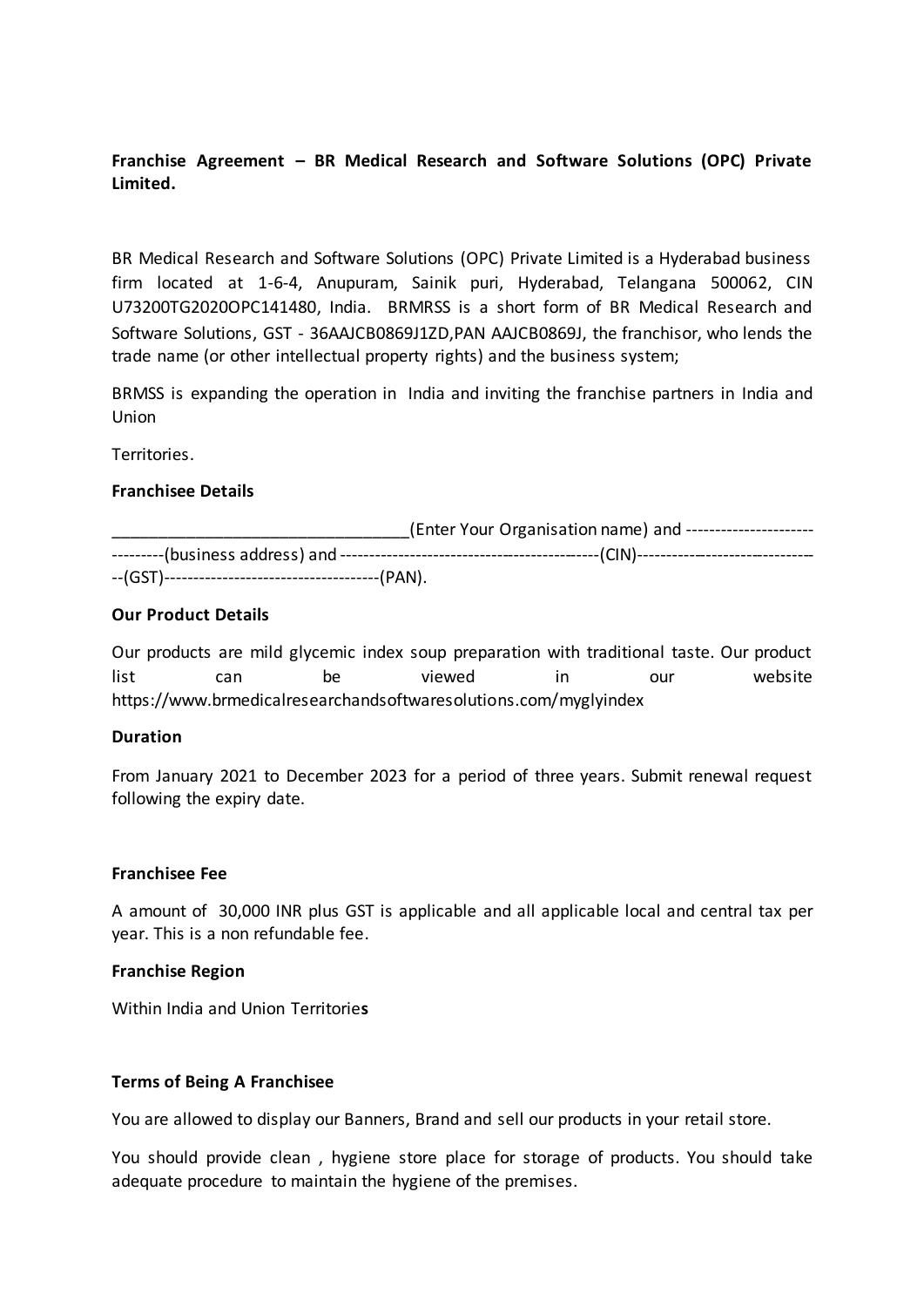We are allowing the selling of all products that will be launched by BRMRSS for the duration of three years. This include several ready to use products like soup, curry, diabetic meal replacement product and ready to use vegetable curry preparations.

You should provide correct location for marketing of our products , display of banners and correct protections too.

You can only sell the product as a retailer not again as whole sale price

When ever possible and requested correct branding and offer should be introduced to promote the sales in your region

## **Intellectual Property And Trademark**

All products are protected in the trade mark of Myglyindex product in India. All contents are copyrights protected contents. You should not enter in manufacturing of this products that you are currently a franchise for a period of 3 year from the time of termination of the agreement or during the valid period of the agreement.

Our Product myglyindex should be given preference in the display area.

## **Training and Support**

Our call centre support is provided to resolve any issue related to the product. The minimum order is 100 units and maximum is 500 units. No product should be reopened or repacked under your business entity.

## **Online Order of Our Products**

Once you are a registered Franchise of BR Medical we team will provide you corporate ID, Login details for product ordering and provide you training for ordering the products and the specific amounts.

Our Products are process in batch and have no salt or preservatives, hence order preparation and delivery is on prepaid order and no cancellation possible for the amount paid online.

Issue faced with products will be replaced only after our manager inspect the facility, storage conditions and other matters.

| <b>Name</b>    | Director 1  | <b>Director 2</b> |
|----------------|-------------|-------------------|
| Organisational | Address     | <b>Address</b>    |
| Name           |             |                   |
| Aadhar Card    | Name and UI | Name and UI       |
| Location       |             |                   |
| <b>DIN</b>     | Director1   | Director 2        |
| Pin code       |             |                   |
| Organisational |             |                   |
| Pan            |             |                   |

## **Authorised Signatory Details**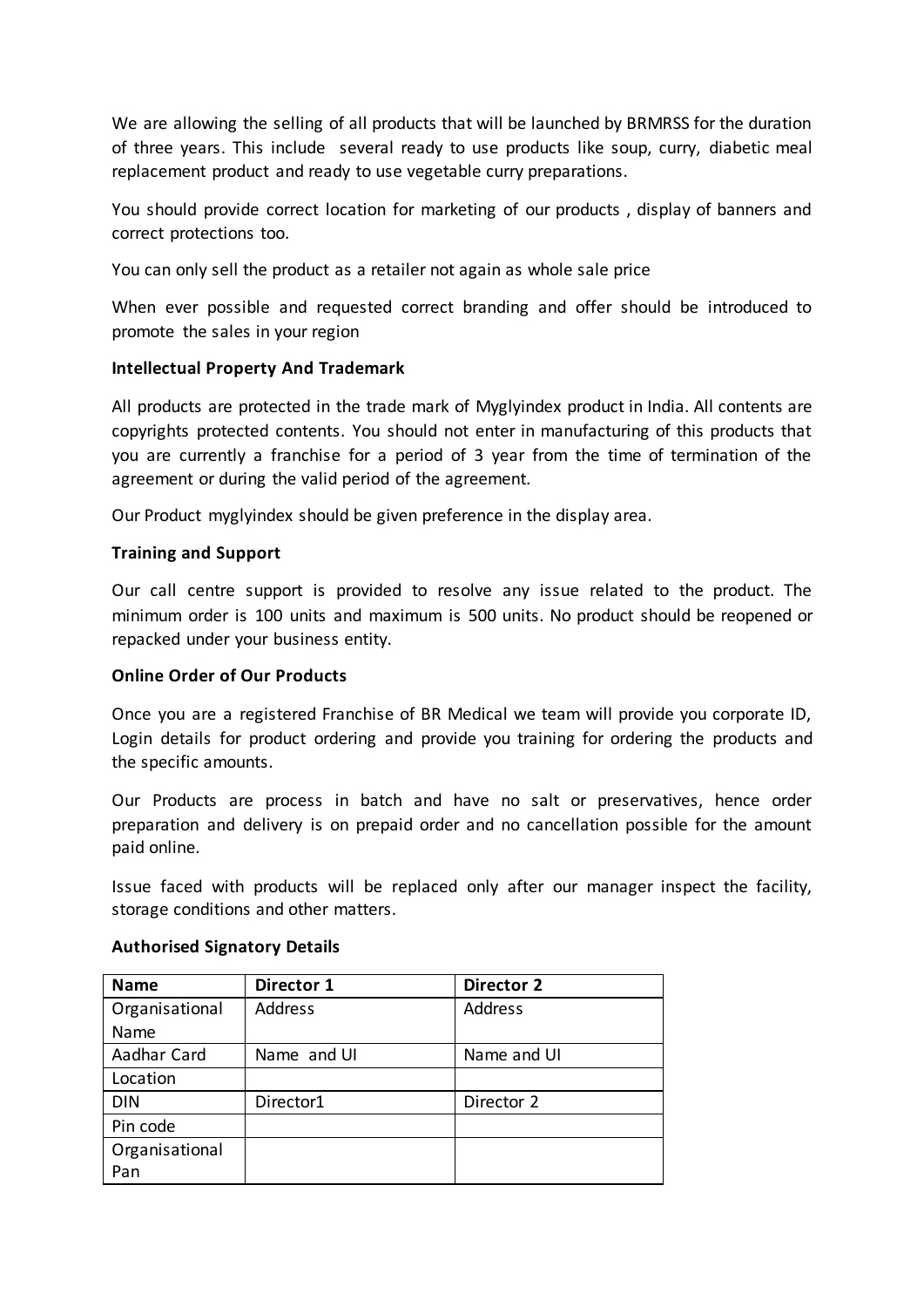| Organisational  |  |
|-----------------|--|
| <b>GST</b>      |  |
| Email ID        |  |
| Mobile number   |  |
| Google Location |  |
| Spec            |  |
| Organisational  |  |
| Logo            |  |
| Store Location  |  |
| Delivery        |  |
| Location        |  |
| Local<br>store  |  |
| details         |  |
| Store 1         |  |
| Store 2         |  |
| Training        |  |
| Members Name    |  |
| Name $(2)$      |  |

## **Termination Clause**

You can terminate the agreement by sending termination request email [INFO@BRMEDICALRESEARCHANDSOFTWARESOLUTIONS.COM.](mailto:INFO@BRMEDICALRESEARCHANDSOFTWARESOLUTIONS.COM) Our corporate office team will contact and coordinate the process.

### **Business Transfer**

In view of BRMRSS being acquired by bigger organisation, we may continue the operation for the agreed period of the time, further renewals will be as per new business owners terms and conditions

### **Fair Trade Practice**

Stocking of our trade mark materials and making it not available for sales, showcasing our products as inferior to other products, or selling of the products above the price issued by BRMRSS will be considered outside the fair trade activity. You should comply with all shop and establishment act and maintain your tax and other payments. You should have insurance of your property and comply with the labor laws.

In case of lock down of the shop the goods in store should be protected with appropriate measures.

## **Governing laws and Jurisdiction**

Any dispute arising under these terms and conditions shall be subject to the jurisdiction of the courts of Telangana .